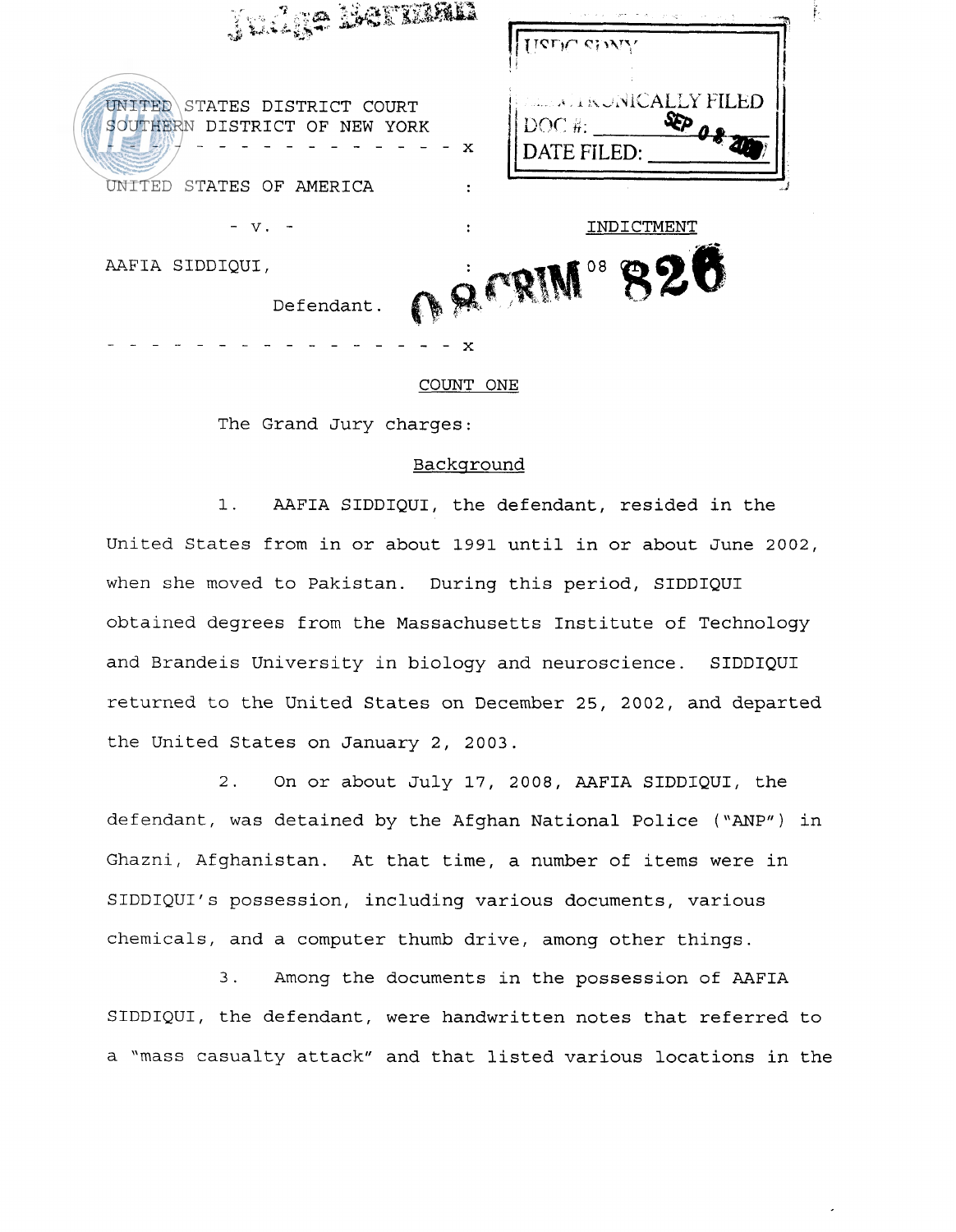United States, including Plum Island, the Empire State Building, the Statue of Liberty, Wall Street, and the Brooklyn Bridge. In addition, certain notes referred to the construction of "dirty bombs," chemical and biological weapons, and other explosives. These notes also discussed mortality rates associated with certain of these weapons and explosives. Other notes referred to various ways to attack "enemies," including by destroying reconnaissance drones, using underwater bombs, and using gliders.

4. The computer thumb drive in the possession of AAFIA SIDDIQUI, the defendant, contained various electronic documents. A number of these documents consisted of correspondence that referred to specific "cells" and "attacks" by certain "cells." Other documents referred to "enemies," including the United States, and discussed recruitment and training.

5. On or about July 18, 2008, in Ghazni, Afghanistan, a team of officers and employees of the United States, and others assisting them, attempted to interview AAFIA SIDDIQUI, the defendant, at an ANP compound. The team included, among others: three officers and employees of the United States Army ("U.S. Army Officer One," "U.S. Army Officer Two," and "U.S. Army Officer Three"); two officers and employees of the Federal Bureau of Investigation ("FBI Special Agent One" and "FBI Special Agent Two"); and two U.S. Army contract interpreters ("Interpreter One"

 $\overline{2}$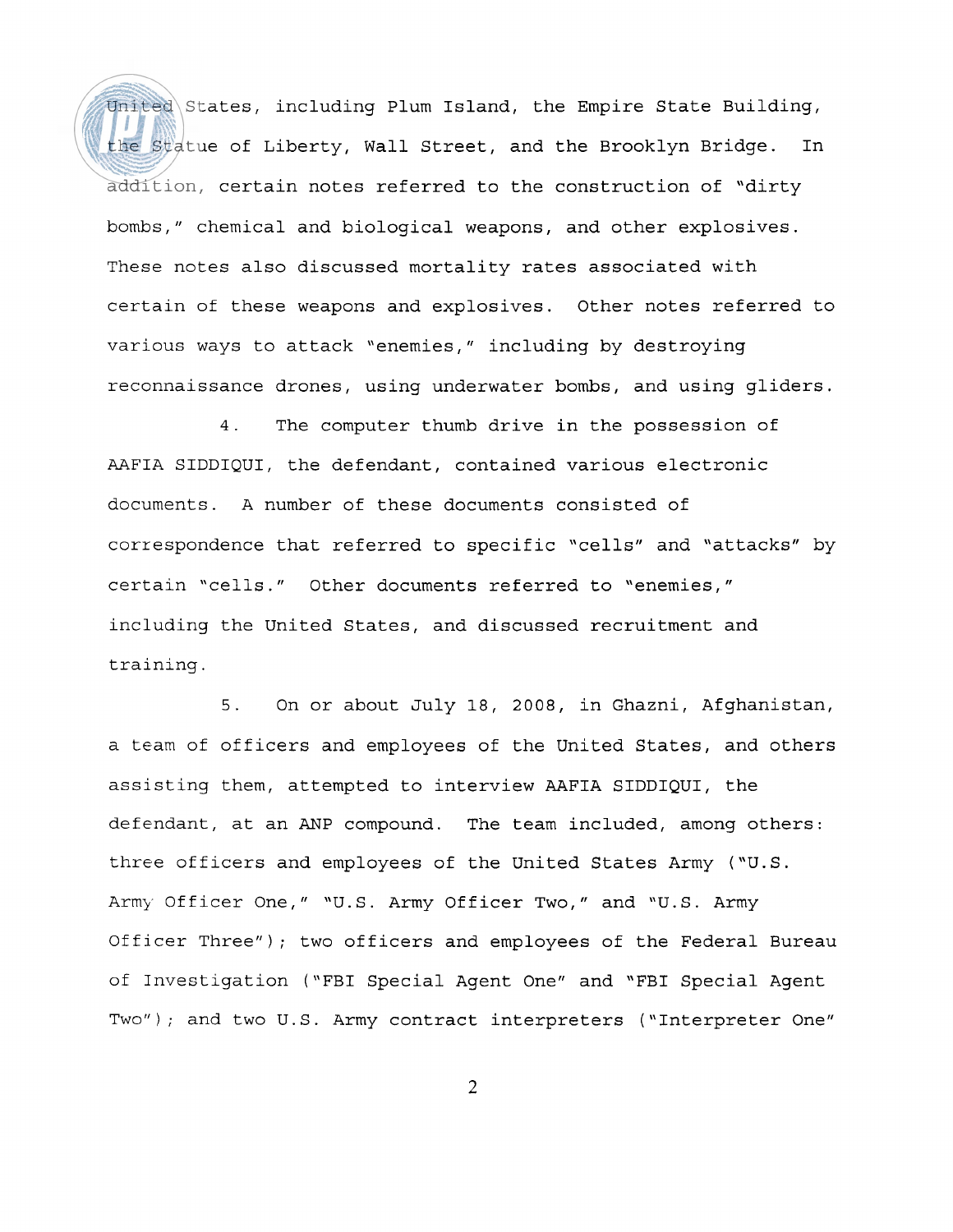and "Interpreter Two") (collectively, "the U.S. Interview Team"). The U.S. Interview Team was shown to a meeting room at the ANP compound, which was partitioned by a curtain. Unbeknownst to the U.S. Interview Team, SIDDIQUI was behind the curtain.

## Attempted Murder of United States Nationals

**6.** On or about July 18, 2008, in an offense begun and committed outside of the jurisdiction of any particular State or District of the United States, AAFIA SIDDIQUI, the defendant, who was first brought to and arrested in the Southern District of New York, unlawfully, willfully, and knowingly attempted to commit a killing that is a murder, as that term is defined in Title 18, United States Code, Section llll(a), of a national of the United States, to wit, SIDDIQUI obtained U.S. Army Officer One's M-4 rifle, attempted to fire and fired it at U.S. Army Officer Two and other members of the U.S. Interview Team, and repeatedly stated her intent and desire to kill Americans.

(Title 18, United States Code, Sections 2332 (b) (1) and 3238. )

### COUNT TWO

## Attempted Murder of United States Officers and Employees

The Grand Jury further charges:

7. The allegations set forth in Paragraphs 1 though 5 above are incorporated by reference as if set forth fully herein.

8. On or about July **18,** 2008, in an offense begun and committed outside of the jurisdiction of any particular State or

3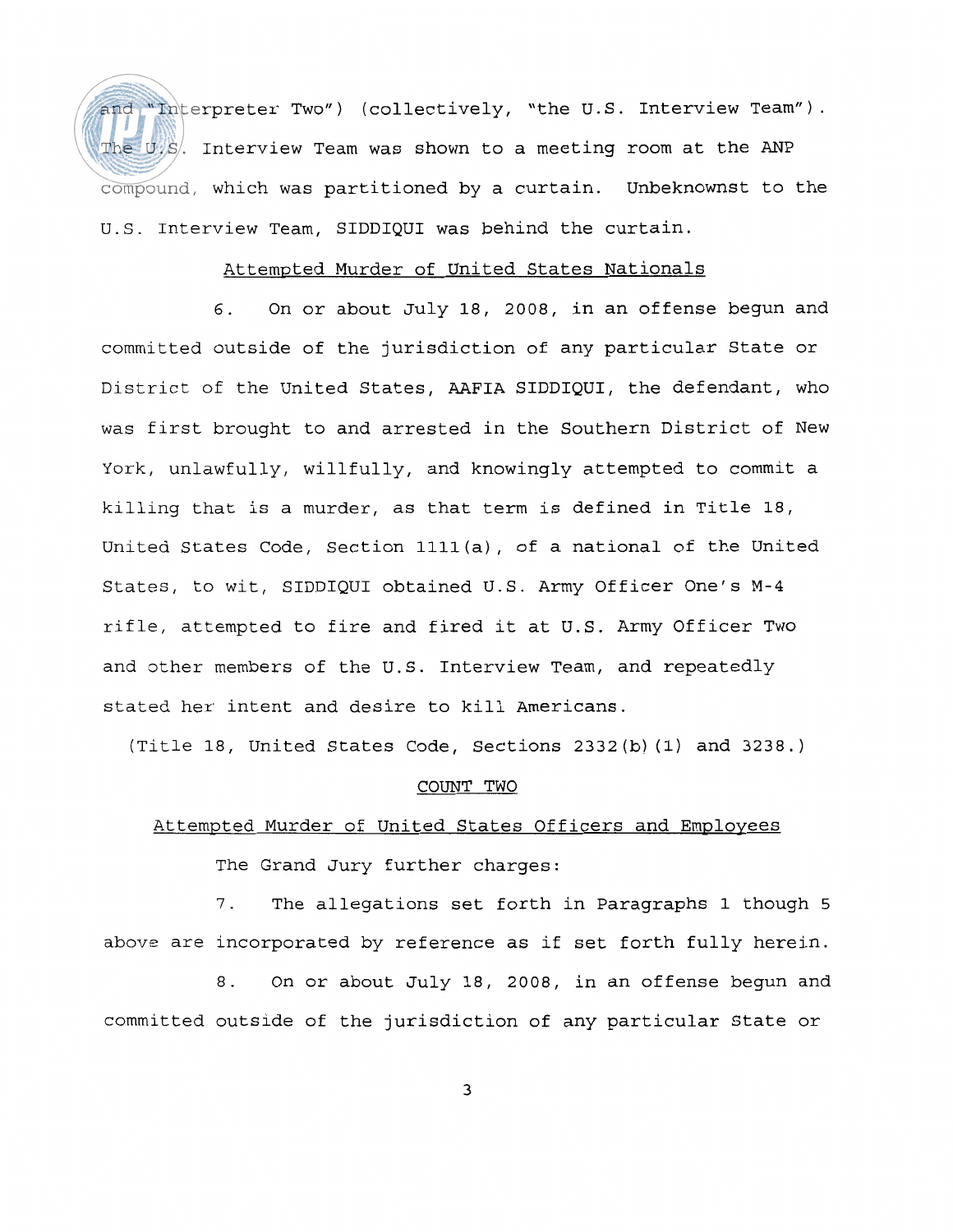District of the United States, AAFIA SIDDIQUI, the defendant, who was first brought to and arrested in the Southern District of New York, unlawfully, willfully, and knowingly attempted to commit a killing that is a murder, as that term is defined in Title 18, United States Code, Section llll(a), of officers and employees of the United States and agencies in the executive branch of the United States Government while such officers and employees were engaged in and on account of the performance of official duties, and persons assisting such officers or employees in the performance of such duties and on account of that assistance, to wit, SIDDIQUI obtained U.S. Army Officer One's M-4 rifle, attempted to fire and fired it at U.S. Army officer Two and other members of the U.S. Interview Team, and repeatedly stated her intent and desire to kill Americans.

:Title 18, United States Code, Sections 1114(3) and 3238.)

#### COUNT THREE

## Armed Assault of United States Officers and Employees

The Grand Jury further charges:

9. The allegations set forth in Paragraphs 1 though 5 above are incorporated by reference as if set forth fully herein.

10. On or about July 18, 2008, in an offense begun and committed outside of the jurisdiction of any particular State or District of the United States, AAFIA SIDDIQUI, the defendant, who was first brought to and arrested in the Southern District of New

 $\overline{4}$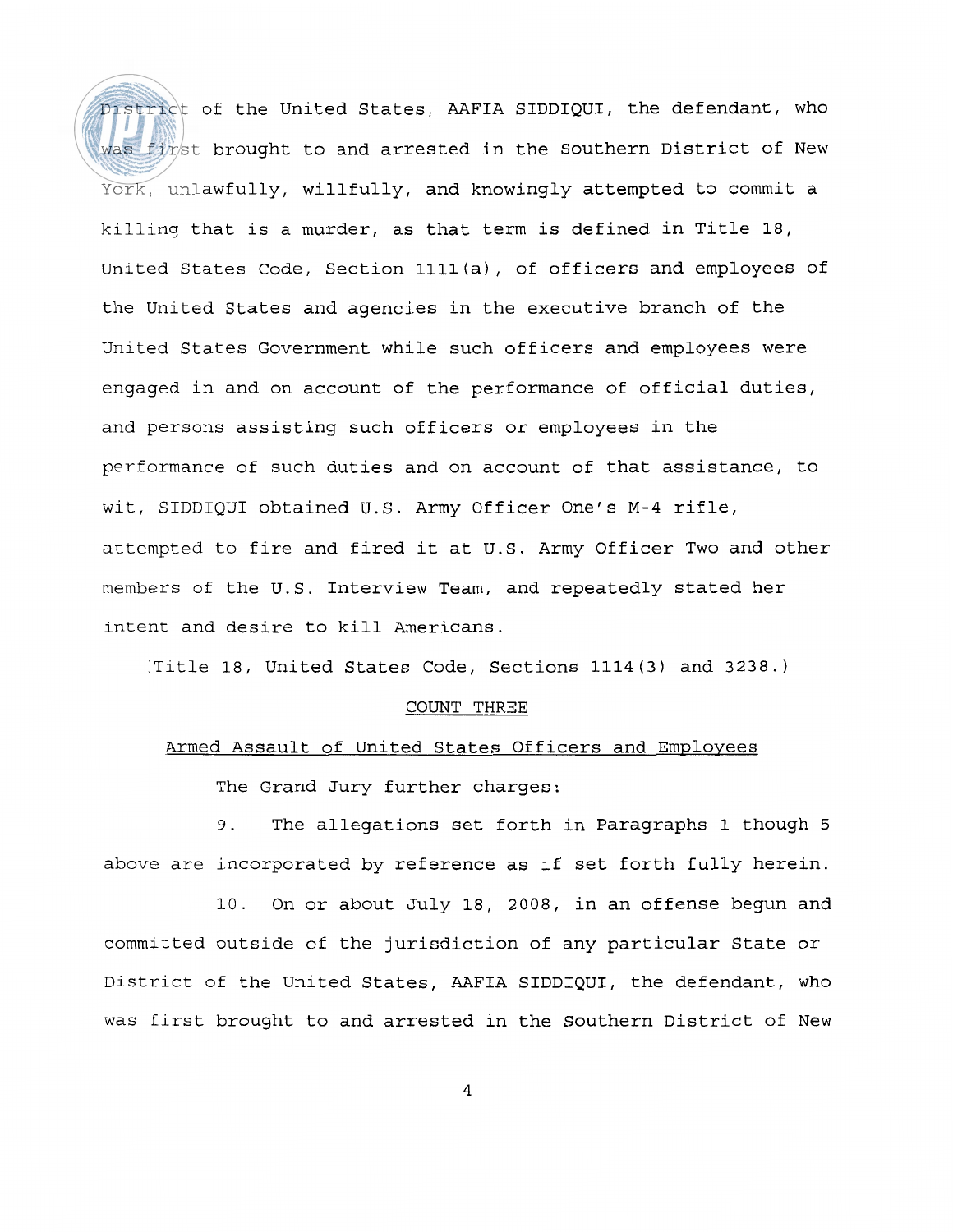York, unlawfully, willfully, and knowingly forcibly assaulted, resisted, opposed, impeded, intimidated, and interfered with a person designated in Title 18, United States Code, Section 1114, while engaged in and on account of the performance of official duties, and in the commission of said acts, used a deadly and dangerous weapon, to wit, SIDDIQUI obtained U.S. Army Officer One's M-4 rifle, attempted to fire and fired it at U.S. Army Officer Two and other members of the U.S. Interview Team, and repeatedly stated her intent and desire to kill Americans.

> (Title 18, United States Code, Sections Ill (a) (1) , Ill (b) and 3238.)

## COUNT FOUR

# Discharge of A Firearm During Crime of Violence

The Grand Jury further charges:

11. The allegations set forth in Paragraphs 1 though 5 above are incorporated by reference as if set forth fully herein.

12. On or about July 18, 2008, in an offense begun and committed outside of the jurisdiction of any particular State or District of the United States, AAFIA SIDDIQUI, the defendant, who was first brought to and arrested in the Southern District of New York, unlawfully, willfully, and knowingly, during and in relation to a crime of violence for which she may be prosecuted in a court of the United States, used, carried, brandished and discharged a firearm, to wit, SIDDIQUI used, carried, brandished and discharged U.S. Army Officer One's M-4 rifle (a machine gun)

5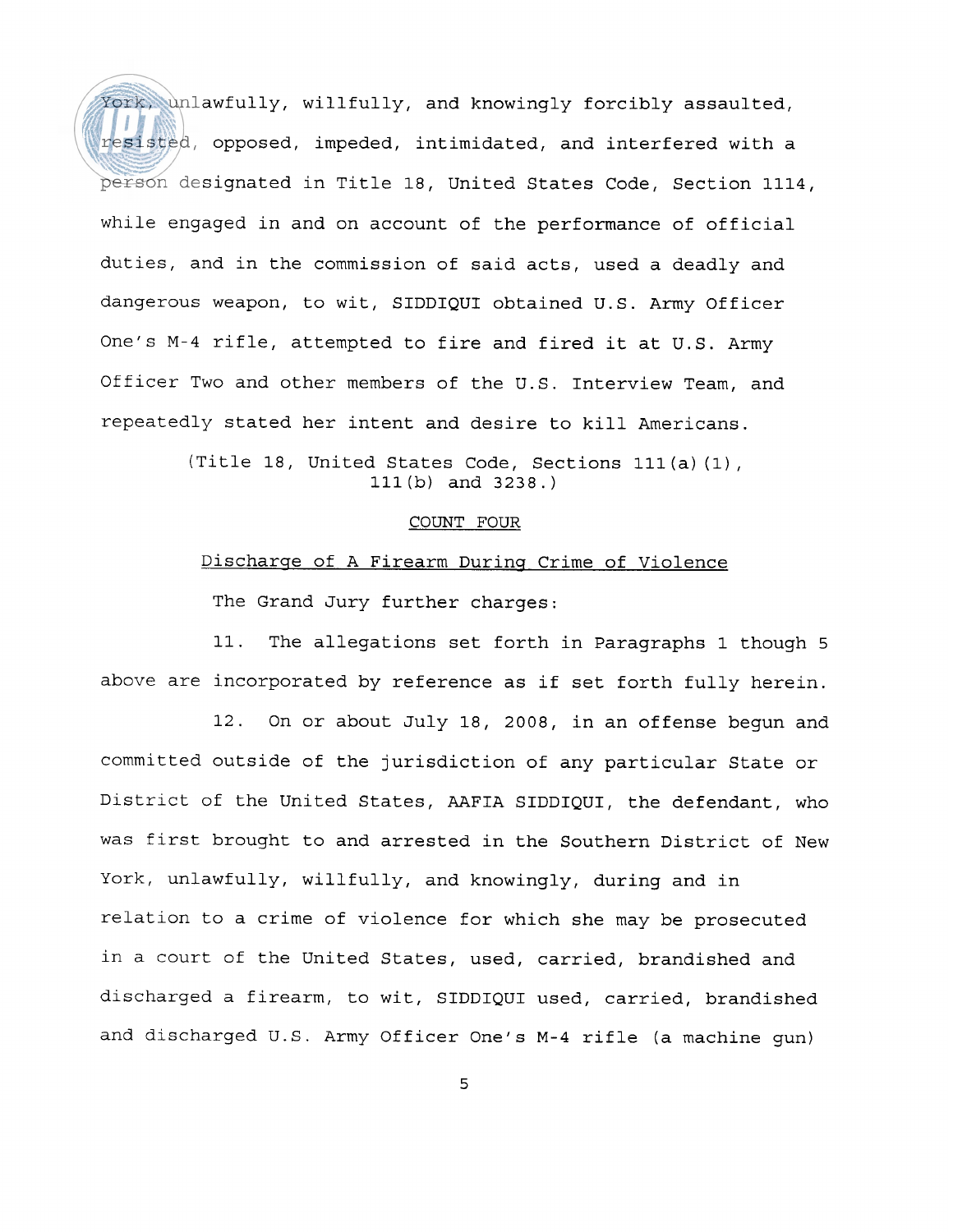connection with the crimes described in Counts One, Two and

{Title 18, United States Code, Sections 924 (c) **(1)** (A) (iii) , 924 (c) (1) (B) (ii) and 3238.)

### COUNT FIVE

## Assault of United States Officers and Employees

The Grand Jury further charges:

Three.)

13. The allegations set forth in Paragraphs 1 though 5 above are incorporated by reference as if set forth fully herein.

14. On or about July 18, 2008, in an offense begun and committed outside of the jurisdiction of any particular State or District of the United States, AAFIA SIDDIQUI, the defendant, who was first brought to and arrested in the Southern District of New York, unlawfully, willfully, and knowingly forcibly assaulted, resisted, opposed, impeded, intimidated, and interfered with a person designated in Title 18, United States Code, Section 1114, while engaged in and on account of the performance of official duties, where said acts involved physical contact with that person and the intent to commit another felony, to wit, SIDDIQUI physically resisted and struggled with Interpreter One as he attempted to obtain U.S. Army Officer One's M-4 rifle from her.

(Title 18, United States Code, Sections Ill (a) (1) and 3238.)

6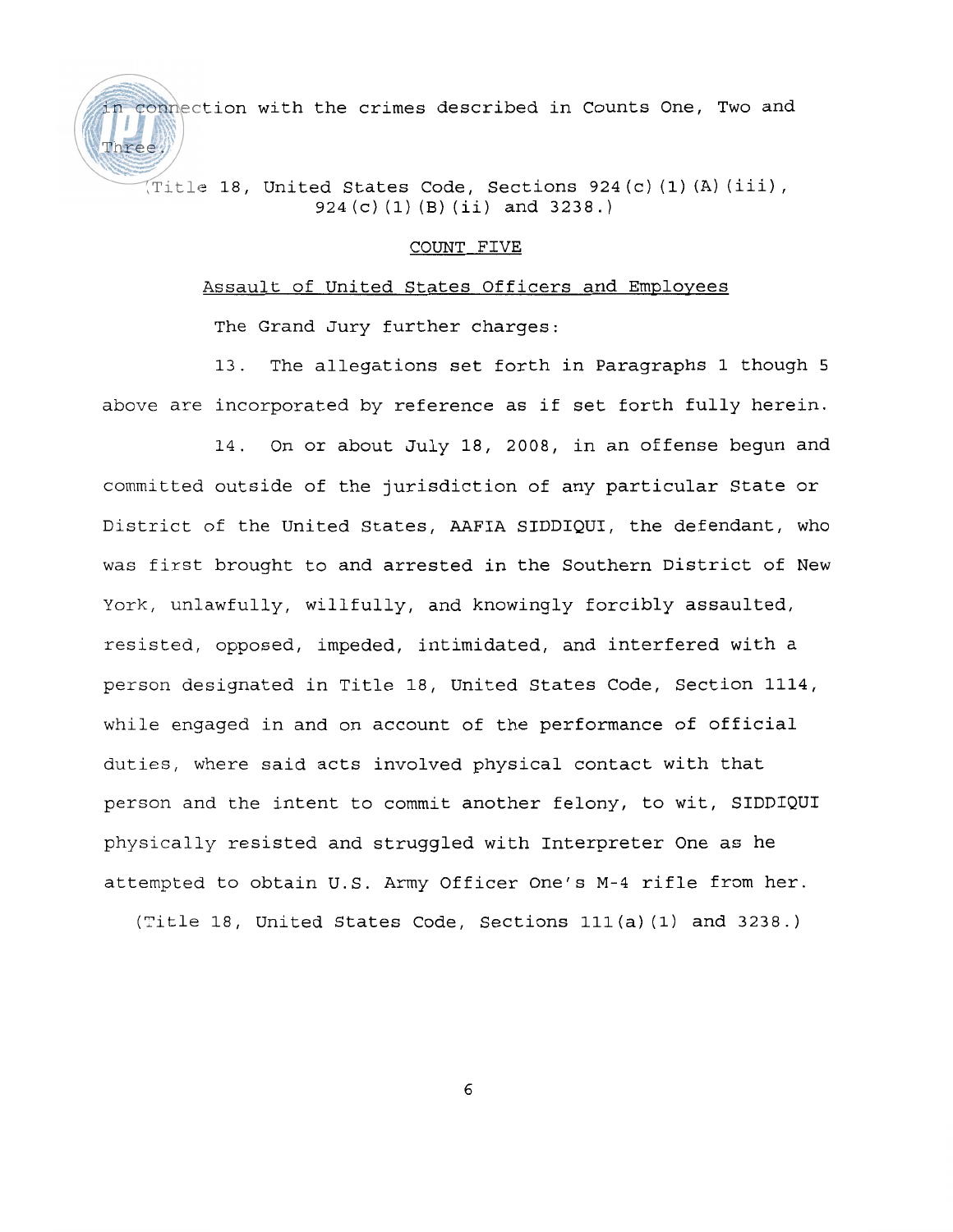

### COUNT SIX

Assault of United States Officers and Employees

The Grand Jury further charges:

15. The allegations set forth in Paragraphs 1 though 5 above are incorporated by reference as if set forth fully herein.

16. On or about July 18, 2008, in an offense begun and committed outside of the jurisdiction of any particular State or District of the United States, AAFIA SIDDIQUI, the defendant, who was first brought to and arrested in the Southern District of New York, unlawfully, willfully, and knowingly forcibly assaulted, resisted, opposed, impeded, intimidated, and interfered with, a person designated in Title 18, United States Code, Section 1114, while engaged in and on account of the performance of official duties, where said acts involved physical contact with that person and the intent to commit another felony, to wit, SIDDIQUI physically resisted, opposed, impeded and interfered with FBI Special Agent One, as he attempted to subdue her, by hitting and striking him and stating her intent and desire to kill Americans.

(Title 18, United States Code, Sections Ill (a) (1) and 3238. )

## COUNT SEVEN

## Assault of United States Officers and Employees

The Grand Jury further charges:

17. The allegations set forth in Paragraphs 1 though 5 above are incorporated by reference as if set forth fully herein.

 $\overline{7}$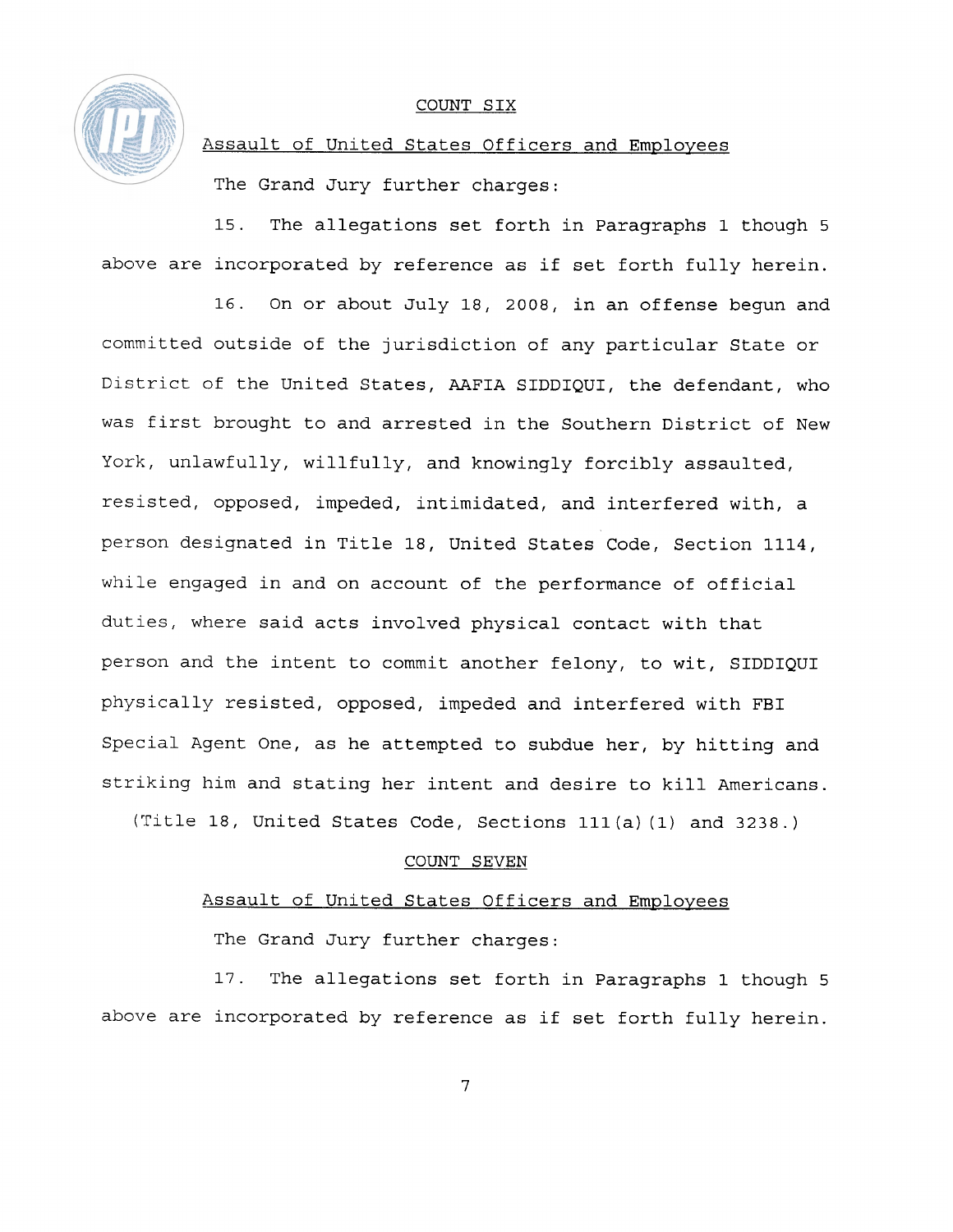18. On or about July 18, 2008, in an offense begun and committed outside of the jurisdiction of any particular State or District of the United States, AAFIA SIDDIQUI, the defendant, who was first brought to and arrested in the Southern District of New York, unlawfully, willfully, and knowingly forcibly assaulted, resisted, opposed, impeded, intimidated, and interfered with a person designated in Title 18, United States Code, Section 1114, while engaged in and on account of the performance of official duties, where said acts involved physical contact with that person and the intent to commit another felony, to wit, SIDDIQUI physically resisted, opposed, impeded and interfered with U.S. Army Officer Two as he attempted to subdue her and carry her out of the ANP facility, by kicking him, and attempting to kick him.

(Title 18, United States Code, Sections lll(a) (1) and 3238.)

 $M_1$ chau J. Gr

MICHAEL United States Attorney